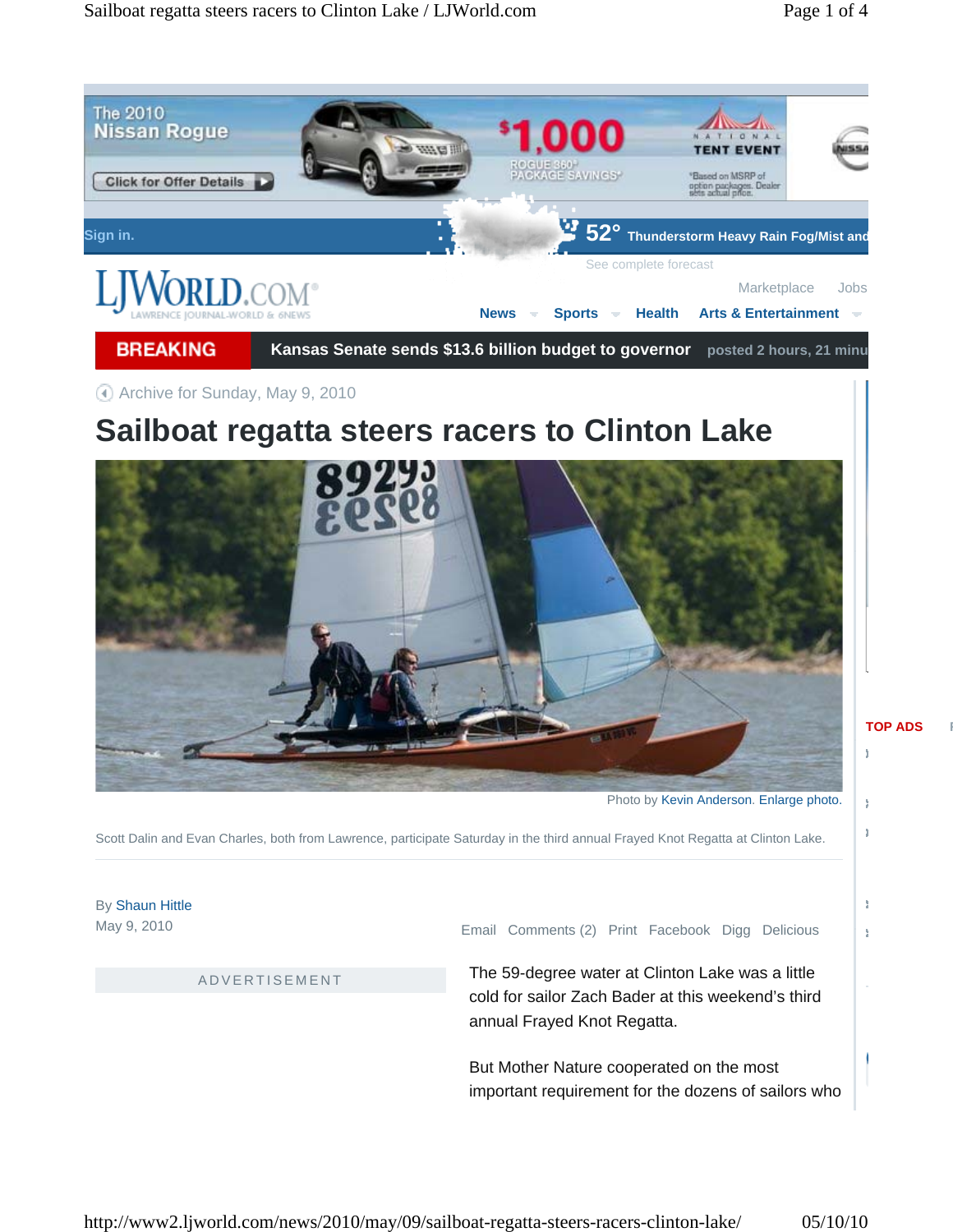**C 7** *F M*

Ĵ.

ğ.

 $\frac{1}{2}$ 

ă

Ĵ.

à

ğ.

 $\frac{1}{2}$ 

Ĵ.

ă



raced their Hobie Cat sailboats Saturday off Bloomington Beach.

"It's windy," said Bader, of Gardner.

Bader teamed up with his little brother, Jerod, for several races Saturday and today in an event sponsored by Hobie Fleet 297, the local catamaran sailing club based out of Clinton Lake.

The Bader brothers have been sailing for years it's a hobby that's in their genes.



Photo by Kevin Anderson

Angie and Todd Wilson of Des Moines pull in their Hobie sailboat. "It's kind of a family thing," Zach said. Their

grandfather, who was helping out at the weekend event, started them sailing early in life.

The brothers travel to a few events every year and said they enjoy spending time with the other sailors.

"It's just the atmosphere," Zach said. "Everybody just kind of looks out for everybody at the competition."

Several sailors traveled from out of state, including Oklahoman Bev Collins, who was cheering on her husband, Phil, at the race. Bev said they often sail together, and the events allow her to catch up with the friends they meet at the events across the country.

Kansas City, Mo., resident Jess Bradburn, who's been sailing for 20 years, said that when the races are over, the competitors easily bond over their shared addiction.

"It's very competitive on the water. But off the water, it's a real social scene," she said.

#### **MORE LIKE THIS**

- SAILORS TACK WITH FAIR WINDS, CAMARADERIE AT CLINTON
- BOATS SAIL TO BENEFIT CANCER CENTER
- Vintage sailboats to race at Lake Perry
- LOCAL SAILORS PREPARE TO SET COURSE FOR SUMMER
- LAKES LACK CROWDS, JUST YET

**Favorite Print 2 comments**

http://www2.ljworld.com/news/2010/may/09/sailboat-regatta-steers-racers-clinton-lake/ 05/10/10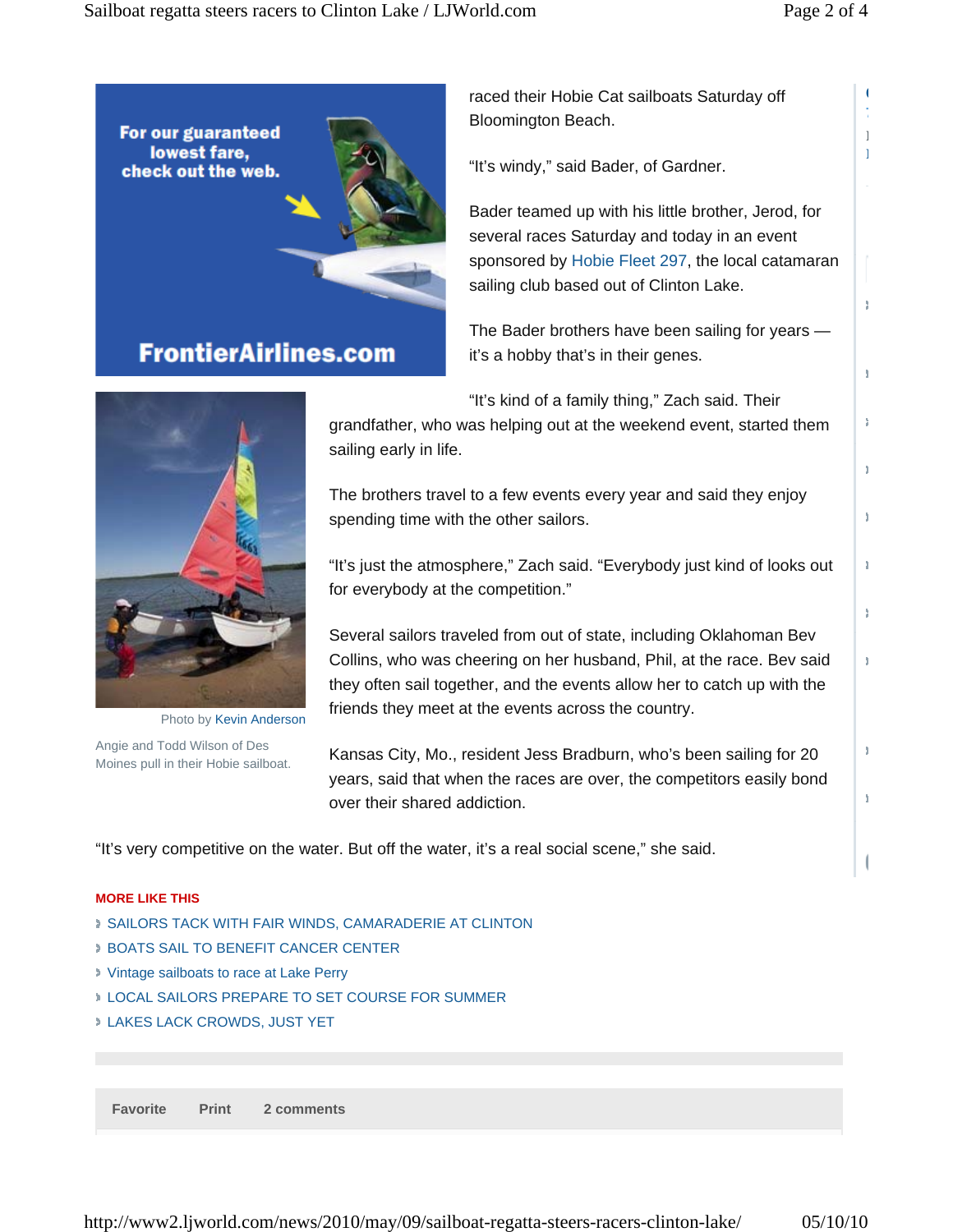|                                                                                             | E-mail to a friend                              | $\blacksquare$ Facebook                       | H Digg | Delicious | More sharing options                                                                                                       |  |  |
|---------------------------------------------------------------------------------------------|-------------------------------------------------|-----------------------------------------------|--------|-----------|----------------------------------------------------------------------------------------------------------------------------|--|--|
|                                                                                             |                                                 |                                               |        |           |                                                                                                                            |  |  |
|                                                                                             |                                                 |                                               |        |           |                                                                                                                            |  |  |
|                                                                                             |                                                 |                                               |        |           |                                                                                                                            |  |  |
| <b>New Car Clearance</b><br>Get The Lowest Car Prices From Local Dealers. Find Deals Today! |                                                 |                                               |        |           |                                                                                                                            |  |  |
|                                                                                             | DealersClearingLots.com/NewCar<br>Ads by Google |                                               |        |           |                                                                                                                            |  |  |
|                                                                                             |                                                 |                                               |        |           |                                                                                                                            |  |  |
|                                                                                             | <b>Comments</b>                                 |                                               |        |           |                                                                                                                            |  |  |
|                                                                                             |                                                 |                                               |        |           |                                                                                                                            |  |  |
|                                                                                             |                                                 |                                               |        |           | LJWorld.com doesn't necessarily condone the comments here, nor does it review every post. Read our full policy. Also, read |  |  |
|                                                                                             |                                                 | about banned accounts and harassing comments. |        |           |                                                                                                                            |  |  |
|                                                                                             |                                                 |                                               |        |           |                                                                                                                            |  |  |
|                                                                                             |                                                 | Seamus (anonymous) says                       |        |           |                                                                                                                            |  |  |
|                                                                                             |                                                 |                                               |        |           | I wonder why the motorheads aren't complaining about "their" lake being tied up with                                       |  |  |
|                                                                                             |                                                 |                                               |        |           | sailboaters. After all, it's a cherished "right" to speed across the lake without being hindered                           |  |  |
|                                                                                             |                                                 |                                               |        |           | by sailboats or kayaks, much as it's a motorist's right to drive without ever having to slow                               |  |  |
|                                                                                             | down for anything.                              |                                               |        |           |                                                                                                                            |  |  |

May 9, 2010 at 10:51 a.m. ( permalink | suggest removal | ) reply reply



#### **CAclarks** (anonymous) **says…**

Seamus,

It's because all the motorheads are at Lake of the Ozarks where the average powerboat can can go about 50 knots and make wakes that would swamp a small sailboat. Well, maybe not a Hobie. They''re unswamable, but they do capsize.

May 9, 2010 at 7:05 p.m. ( permalink | suggest removal | ) reply | reply |

## **Log in to comment**

| Username: |        |                          |
|-----------|--------|--------------------------|
| Password: |        |                          |
|           | Log in | Forgotten your password? |